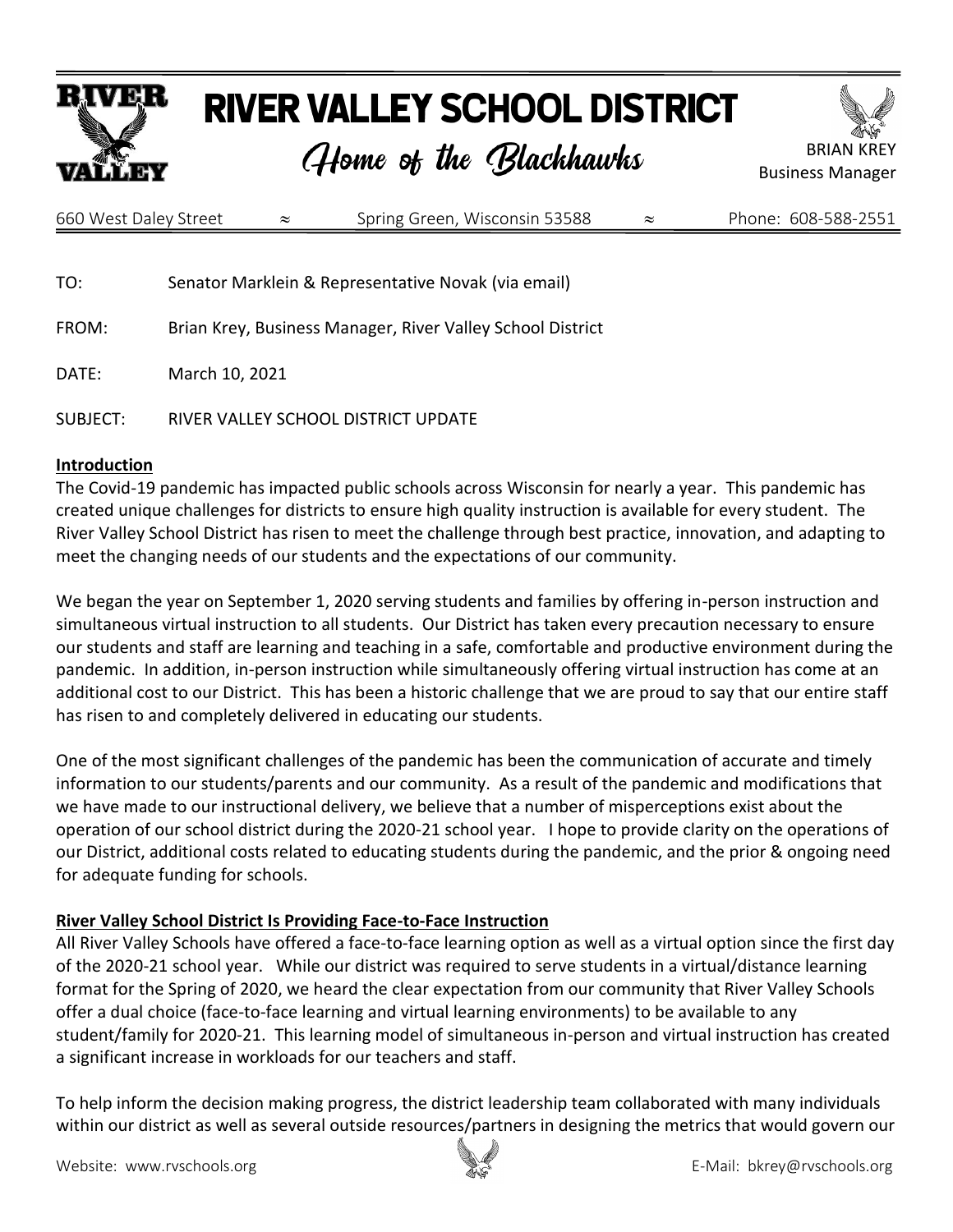ability to evaluate safety protocols necessary to provide a face-to-face learning environment for our students and staff. Outside sources like Sauk Prairie Healthcare, the Centers for Disease Control (CDC), Sauk/Iowa/Richland County Public Health Departments have been instrumental in establishing local protocols for mitigation, contact tracing, and prevention that have kept our schools safe during the school year. All decision-making was guided by the local school board, community, and administration.

### **Increased Costs & CARES Act Grant**

When asked in 2020, a superintendent from southeast Wisconsin articulated that it is much more expensive to educate children during a pandemic while districts are prioritizing safe learning environments and high quality instructional practices. Mitigation strategies necessary to keep our students and staff safe have necessitated higher spending during the 2020-21 school year than our normal operational budget typically allows.

Our District has increased spending on cleaning supplies, cleaning equipment, technology, internet for families, utilities, and personal protective equipment (PPE). We have purchased new sinks, paper towel dispensers and water bottle filling stations to ensure these items are non-touch in common areas throughout our school buildings.

As mentioned earlier, our current staff has gone above and beyond the call of duty to ensure all students are provided quality instruction. While hiring additional staff to assist with day to day or virtual instruction could have lessened the burden on our district, we did not add any staff during the pandemic due to our financial forecast.

The district did receive \$148,720.21 in CARES Act/ESSER funding, but this money was for one-time expenditures related to educating students during the pandemic. River Valley utilized these funds on technology (document & web cams for dual instruction), plexiglass barriers, PPE, disinfecting supplies, hand sanitizer, additional recess supplies for student cohorts, and professional development for our staff on best practices related to virtual instruction and learning. At the time of this letter, River Valley has approximately \$5,000 remaining. CARES Act/ESSER funding has been helpful, but these funds are a one-time allocation designed to cover specific one-time Covid-19 related costs and do not provide sustainable funding for our ongoing operational costs in 2021-22, 2022-23, and beyond. These funds were greatly appreciated, but are not sufficient to cover the additional costs associated with instruction of students during the pandemic.

## **2021-2023 Biennial Budget & Funding Formula**

While the pandemic has impacted nearly every aspect of our society, we are optimistic that life for our children and our community will begin to normalize as we approach the 2021-22 school year. We are planning for some mitigation measures to remain in place until the infection rate and danger to our students and staff is addressed. However, as we plan for our 2021-22 budget, we face the same funding challenges that were present prior to the Covid-19 pandemic.

The District financial outlook, based on the current funding formula anticipates deficits between \$3.5 million and \$5 million between the 2022-2023 and 2024-2025 school years. While Governor Evers budget does not completely solve our school funding issue, it does decrease our annual deficits from \$3.5-5 million to \$3.3-\$4.4 million over the 2022-2023 through 2024-2025 school years.